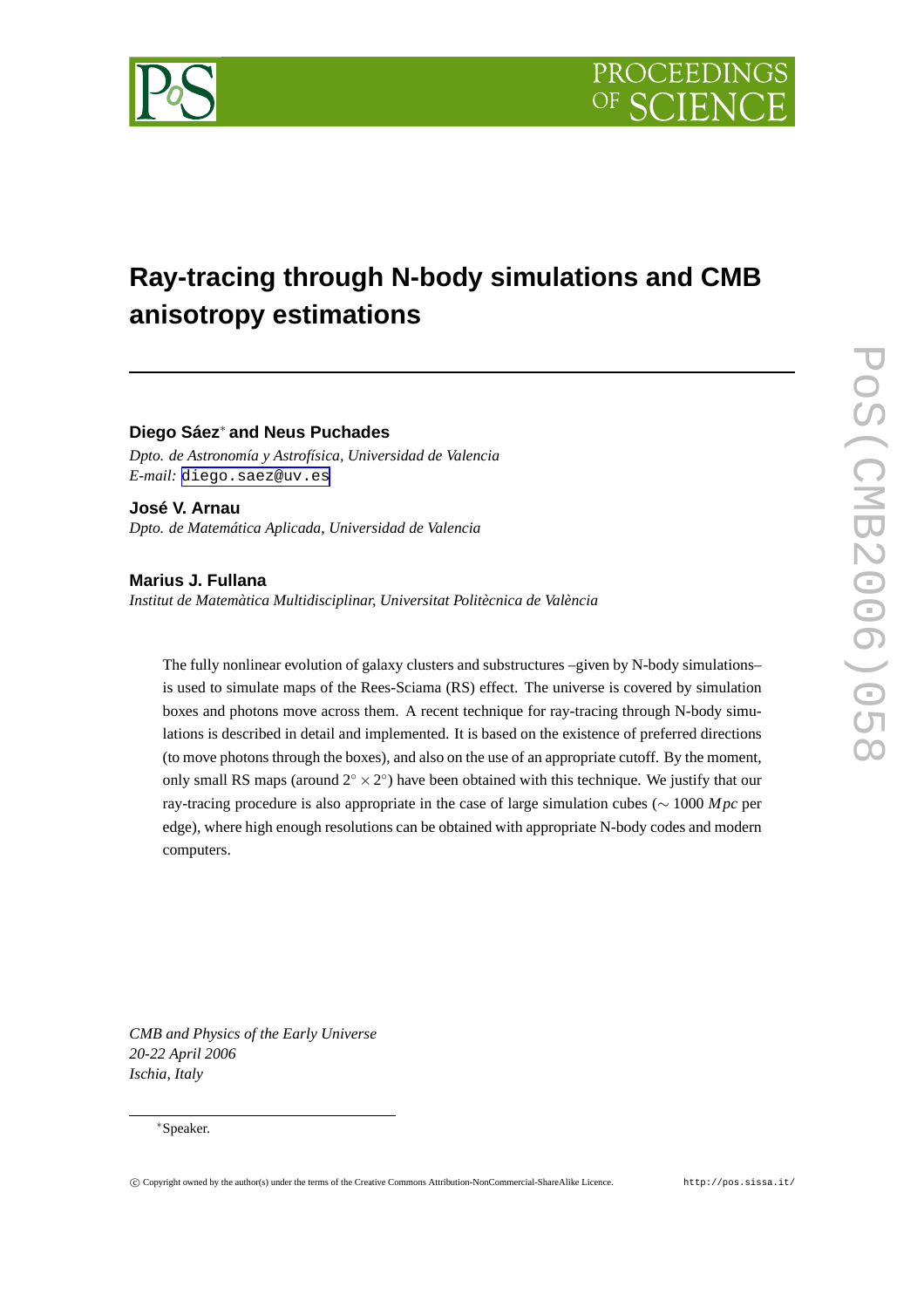## **1. Introduction**

This paper is devoted to the study of the so-called Rees-Sciama  $(RS)$  effect  $[1] - [4]$  $[1] - [4]$  $[1] - [4]$  $[1] - [4]$ . It is an integrated gravitational effect produced by nonlinear cosmological structutres at low redshifts. Fully nonlinear evolution is simulated by using a Perticle-Mesh (PM) N-body code. Cosmic Microwave Background (CMB) photons move in a periodic universe covered by simulation boxes. Periodicity magnifies the RS and lens effects [\[5\]](#page-3-0), but an appropriate ray-tracing procedure [[5](#page-3-0)] makes negligible this magnification. Here, our procedure is described in detail with the essential aim of facilitating its implementation. Our ray-tracing is designed in such a way that: *while the RS effect is being produced, the CMB photons cross successive boxes through statistically independent regions separated by a certain distance D*, in this way, the potential of a given cluster (or structure) does not contribute various times to the RS effect and, consequently, periodicity magnification becomes very small. This idea is implemented as follows: (i) photons move along special directions (hereafter: *preferred directions*) and (ii) the contribution of the spatial scales greater than *D* is substracted (cutoff), from the N-body output potential, before using it to estimate the RS effect. Both the preferred directions and the cutoff are to be appropriately chosen after fixing the size of the simulation box.

Our simulations are based on the concordance model with the following choice of parameters: the reduced Hubble constant is  $h = 10^{-2}H_0 = 0.71$  (where  $H_0$  is the Hubble constant in units of *Km s*<sup>-1</sup>*Mpc*<sup>-1</sup>), the density parameters associated to dark matter, baryonic matter, and vacuum energy are  $\Omega_d = 0.23$ ,  $\Omega_b = 0.04$ , and  $\Omega_\Lambda = 0.73$ , respectively. There are no tensor modes and the spectrum of the adiabatic scalar modes is first calculated with CMBFAST [\[6\]](#page-3-0) and, then, it is normalizaed by the condition  $\sigma_8 = 0.9$ ; this  $\sigma_8$  value is marginally compatible with the analysis of the first year WMAP (Wilkinson Microwave Anisotropy Probe) data, ([[7](#page-3-0)]), but it is greater than the value (∼ 0.76) obtained in the analysis of three year WMAP data recently published ([\[8\]](#page-3-0)) (after our calculations were performed).

## **2. Numerical methods and results**

Our PM code simulate dark matter evolution in a 256 *Mpc* cube. The number of particles is  $512<sup>3</sup>$  and the cell size is 0.5 *Mpc*. It is assumed that the RS effect is produced in the redshift interval (0,5.2) and, consequently, the resulting RS maps are small  $(1.83° \times 1.83°)$ . Greater simulation cubes are necessary to get more extended maps, but the greater the cube, the smaller the resolution (for a similar computational cost). From  $z = 5.2$  to  $z = 0$ , the distance travelled by a photon is ∼ 8000 *Mpc* and ∼ 30 simulation boxes cover all the trajectory. For appropriate preferred directions, CMB photons cross these 30 boxes through different statistically independent regions, reaching the initial positions just inside the 31th cube; that is illustrated in Figs. [\(1\)](#page-2-0) and [\(2\)](#page-2-0), where the preferred directions 1 and 2 (hereafter P.D.1 and P.D.2) are, respectively, considered. In each of these figures, the reader can find all the quantities necessary to obtain the unit vector of the represented direction (either P.D.1 or P.D.2) and the distance D between the regions crossed in neighbouring boxes (Euclidean geometry). This distance is  $D = 51.9$  *Mpc* ( $D = 66.7$  *Mpc*) for P.D.1 (P.D.2); therefore, a cutoff eliminating scales greater 60 *Mpc* is good enough in both cases. The right panels of Figs. [\(1\)](#page-2-0) and [\(2\)](#page-2-0) show the the crossing points of the preferred directions P.D.1 and P.D.2 with successive horizontal cube faces, in both cases, 30 of these faces are crossed;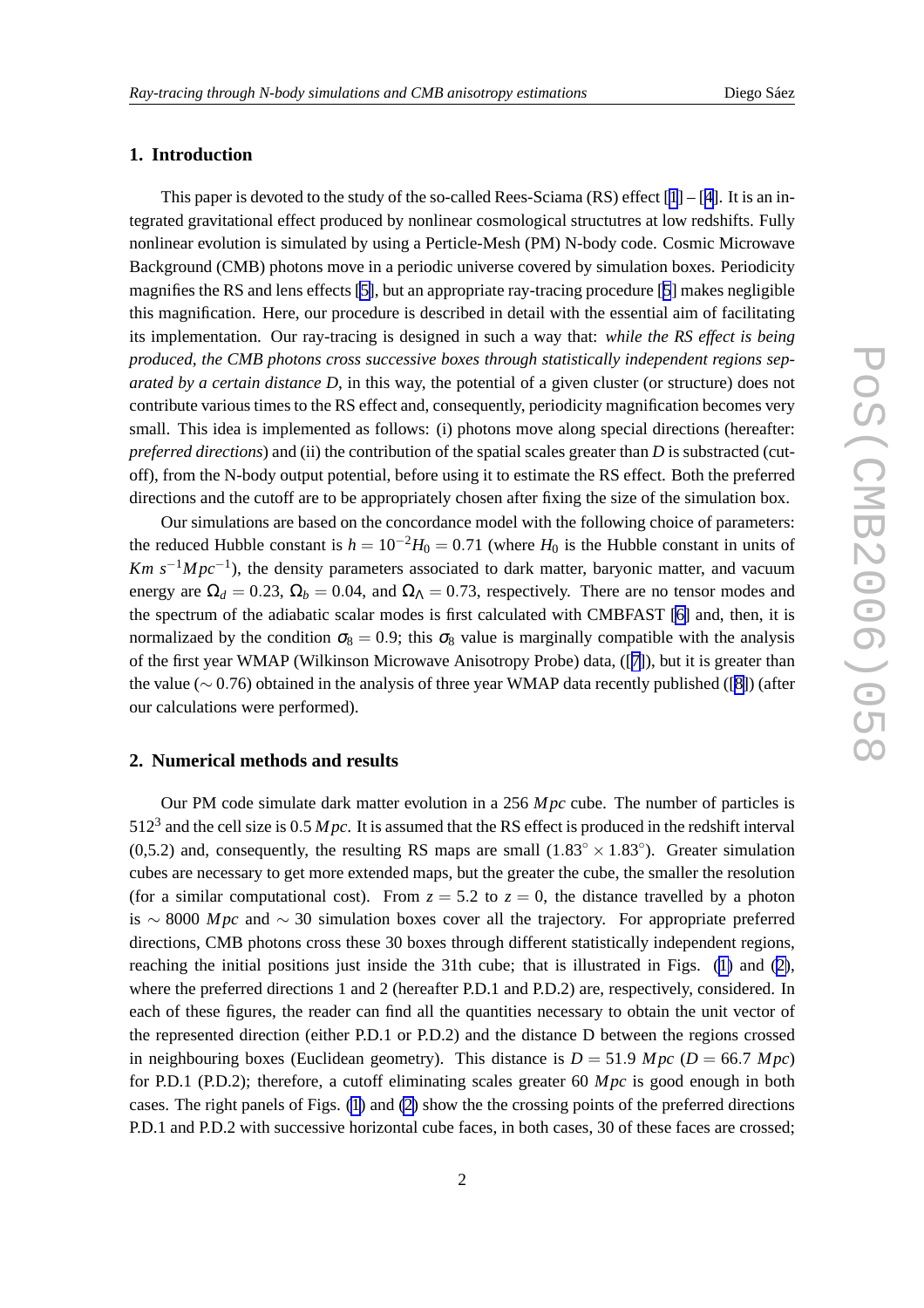<span id="page-2-0"></span>



**Figure 1:** Left: sketch of the photon motion along the preferred direction 1 (P.D.1) inside the first box. Right: representation of the point (i) where a photon moving along P.D.1 crosses the upper face of the (i)-th box. Arrows connect pairs of successive crossing points (i) and (i+1) separated by the distance *D* (see text).



**Figure 2:** Same as in Fig. (1) for the preferred direction 2 (P.D.2)